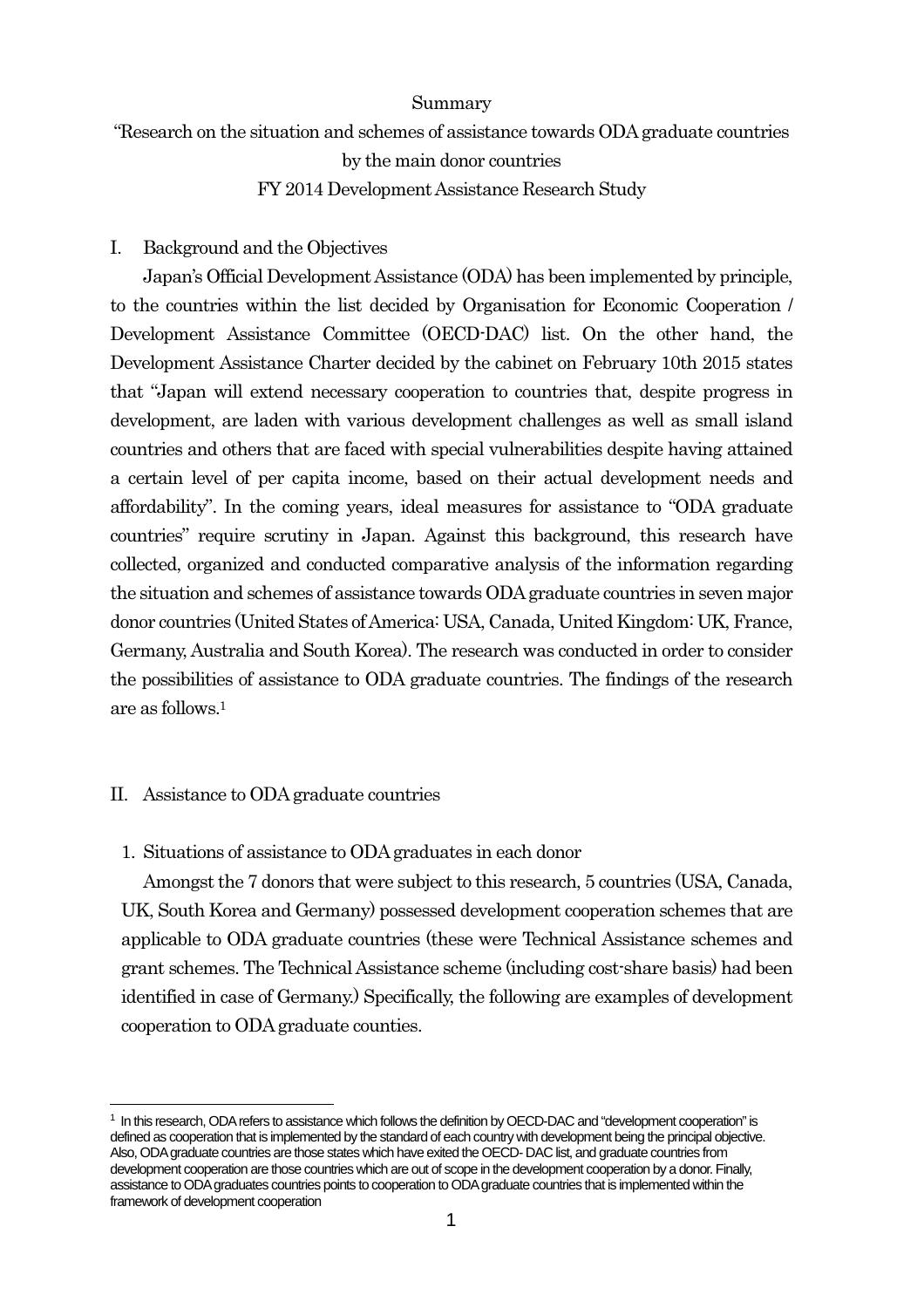(1). Assistance to ODA graduate countries following the budget decided by the congress  $(TISA)$ 

In USA, the congress decides the policies around development cooperation. For example, a fiscal item "Global Health Program" is decided in the congress and development cooperation in this domain is implemented by Department of State and United States Agency for International Development (USAID) in the Caribbean region which includes an ODA graduate country (Barbados).

(2). Assistance to ODA graduate countries as a part of a ministerial policy (USA, UK)

There are cases in which assistance to ODA graduate countries is implemented according to the independent policy by each ministry or assistance implementing agency. For example, in UK, the Foreign and Commonwealth Office sets governance, human rights and democracy assistance as their priority issues. Under this framework, development cooperation is implemented to ODA graduate countries such as Barbados in domains such as human rights. Similarly, in USA, USAID, the main implementing agency for foreign assistance possess offices in Barbados and Cyprus, in which development cooperation is executed, the former in the education and art domain, the latter in the health domain.

(3). Assistance to ODA graduate countries as part of a regional program (Canada)

There are cases in which a particular region includes development assistance to ODA graduate countries together with other states which are yet to exit the OECD-DAC list. The Canadian assistance to the Caribbean countries falls under this category, as they carry out development cooperation to ODA graduate countries in the region, such as Barbados and Trinidad Tobago.

(4). Assistance to ODA graduate countries which includes cost-share (Germany)

In Germany, there are cases in which German Federal Enterprise for International Cooperation (Gesellschaft für Internationale Zusammenarbeit: GIZ) implement a costshare based Technical Assistance to a recipient country following the needs. This request is often made by the recipient in order to strengthen the technical skills provided by the German-funded assistance. It is confirmed that this cost-shared Technical Assistance may be applied not only to DAC countries but also to ODA graduate countries.

- 2. "Criteria for graduation from development cooperation"
- (1). OECD-DAC list

Apart from the USA, in principle, donors refer to the OECD-DAC list when they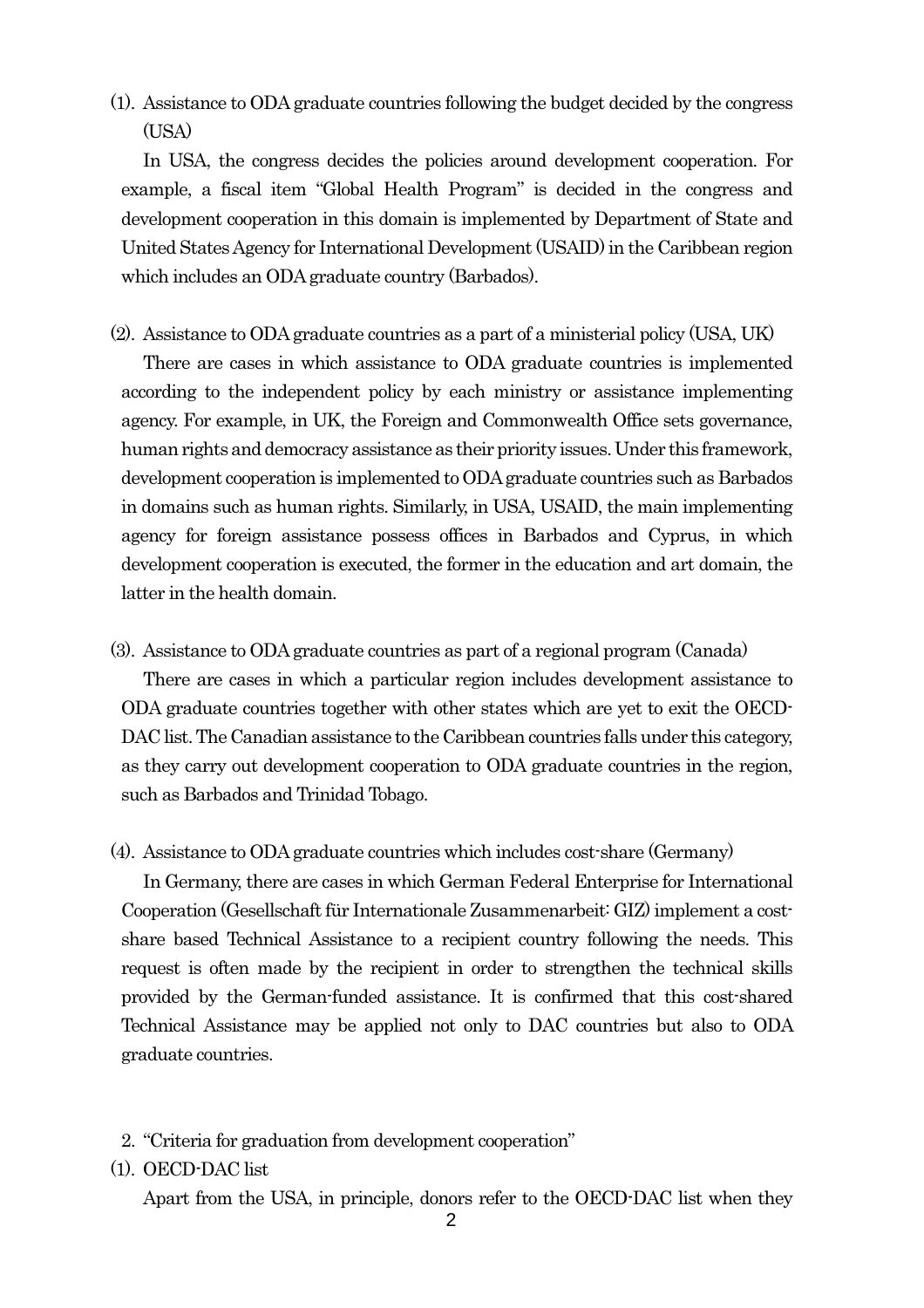make decisions on the implementation of the development cooperation. Though, it is apparent from the cooperation examples to ODA graduate countries mentioned in section 1 that OECD-DAC list remains merely as one of the references for the decision.

#### (2). Policies and plans on the countries of focus in the development cooperation

In order to organize the philosophy behind development cooperation in each donor, study was conducted on the means by which country of focus was decided. Amongst the donors subjected to this research, Canada is the only country in which an ODA graduate country (under the Caribbean region) is selected as a country of focus. Apart from USA, policies and plans on the development cooperation are specified in the law or policy papers. International Development Act in UK, Official Development Assistance Accountability Act in Canada and Strategy for Cooperation with Global Partners (2011-2015) in Germany each determines the policies under which recipient countries are decided. However, country of focus and concrete reasons behind their selection are not specified in the higher level policies and plans, as they are decided upon the discussions made on the implementing level. Most donors possess their own criteria for deciding the countries of focus for development cooperation and they rarely follow the income levels on the OECD-DAC list. For example, in the UK, Department for International Development (DFID) adopts multi-dimensional poverty as an indicator for deciding the countries of focus. In France countries of focus is decided from the four perspectives including "Poor Countries of Priority". Germany decides the countries of focus for development cooperation according to the bilateral relations with the recipient and the development importance based on Strategy for Cooperation with Global Partners (2011-2015). In the case of Australia, "the pursuit of national interest and expansion of Australian influence" is the standard for selecting the countries of focus for development.

### (3). Criteria of graduation from development cooperation

This research found that there is no donor in which there was a common criteria as a government for "graduation from development cooperation" applied across ministries. For instance, the American government does not possess the notion of "graduation" since the budget is decided by the congress. Similarly, donors decide the policies and implementation of development cooperation of the ODA graduate countries based on considerations on diplomatic strategies, prioritized policies and sector policies of ministries and agencies, regional program, and development needs.

### 3. Budget on the assistance to ODA graduate countries

Apart from the general development cooperation budget, there was no fiscal item prepared especially for ODA graduate countries. In USA, there is no budget prepared